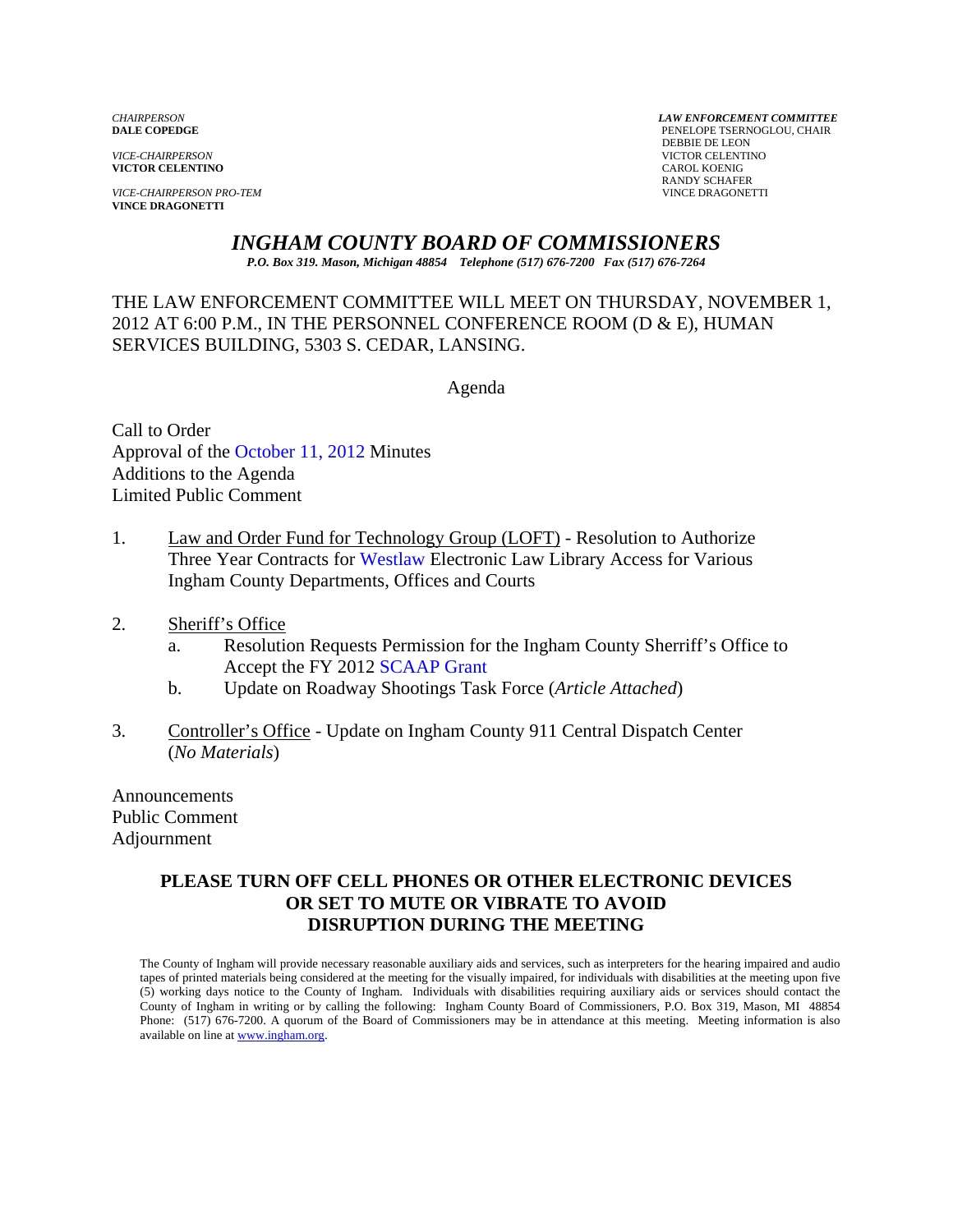#### LAW ENFORCEMENT COMMITTEE October 11, 2012 **Minutes**

<span id="page-1-0"></span>

| <b>Members Present:</b> | Penelope Tsernoglou, Debbie De Leon, Victor Celentino, Randy Schafer,<br>and Vince Dragonetti |
|-------------------------|-----------------------------------------------------------------------------------------------|
| <b>Members Absent:</b>  | Carol Koenig                                                                                  |
| <b>Others Present:</b>  | Board Chairperson Copedge and John Neilsen                                                    |

The meeting was called to order by Chairperson Tsernoglou at 6:00 p.m. in the Personnel Conference Room "D & E" of the Human Services Building, 5303 S. Cedar Street, Lansing.

Approval of the September 27, 2012 Minutes The September 27, 2012 Minutes were amended to reflect the following:

Page 2, Item #3, last paragraph on the page strike the word "not":

Mr. Neilsen made clear the forfeiture fund is **not** a finite resource and the funds will run out; however, he is willing to work with the Sheriff's Department to bring forth other recommendations.

Additions to the Agenda None

Limited Public Comment None

#### MOVED BY COMM. DRAGONETTI, SUPPORTED BY COMM. SCHAFER, TO APPROVE A CONSENT AGENDA FOR THE FOLLOWING ITEMS:

- 1. Community Corrections Advisory Board Resolution Authorizing Entering into a Contract with the City of Lansing for an Allocation of Funds to Ingham County/City of Lansing Community Corrections for the City 2012-2013 Fiscal Year
- 2. Controller's Office
	- a. Resolution Authorizing the Sale of a Used Surplus Multimedia Projector to TRIAD
	- b. Resolution to Approve the 911 Legacy Cost Partial Reimbursement Agreements between Ingham County, Meridian Township, and Michigan State University

MOTION CARRIED UNANIMOUSLY. Absent: Comm. Koenig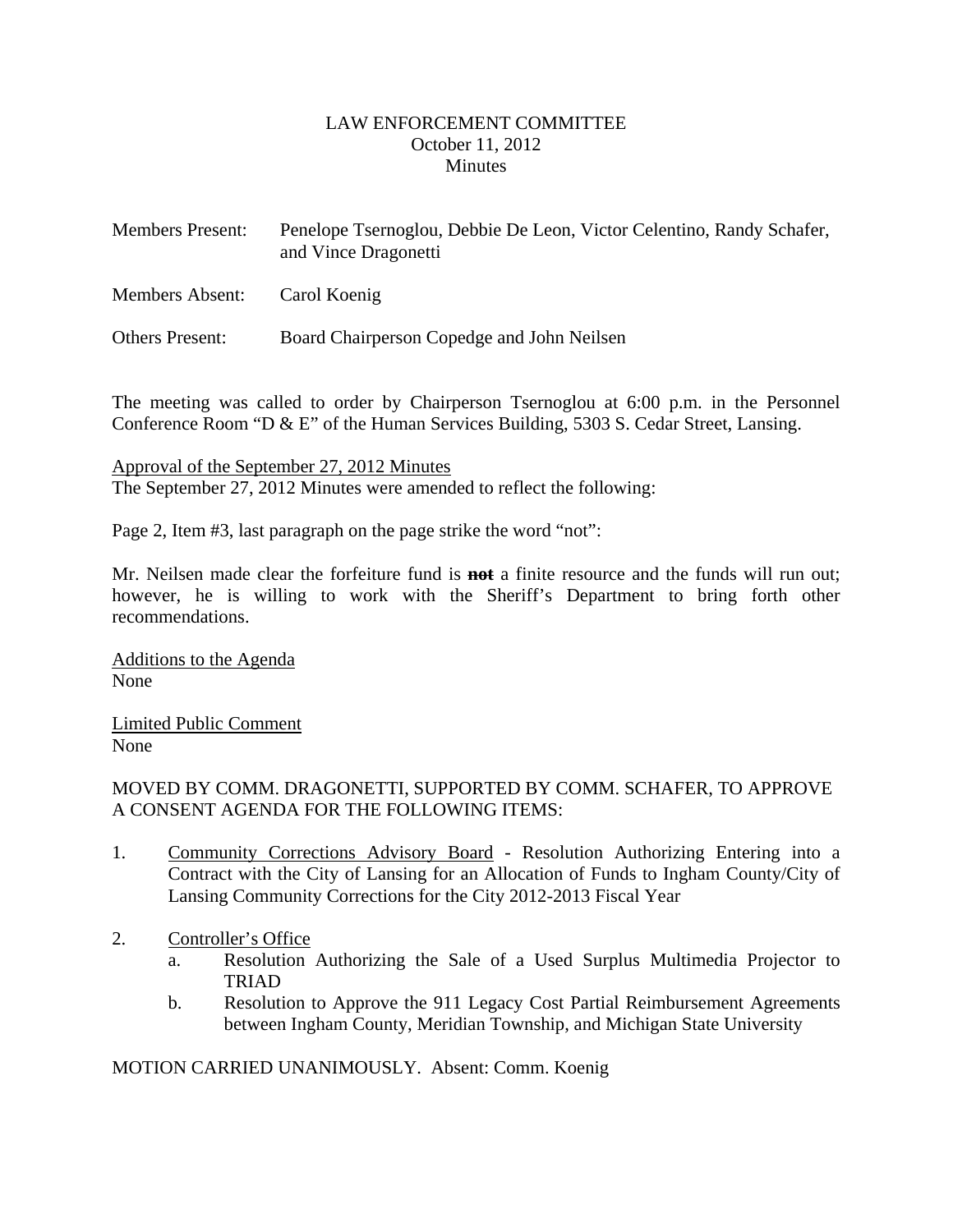# MOVED BY COMM. DRAGONETTI, SUPPORTED BY COMM. SCHAFER, TO APPROVE THE ITEMS ON THE CONSENT AGENDA.

MOTION CARRIED UNANIMOUSLY. Absent: Comm. Koenig

Announcements None.

Public Comment None.

The meeting adjourned at approximately 6:04 p.m.

Respectfully submitted,

Julie Buckmaster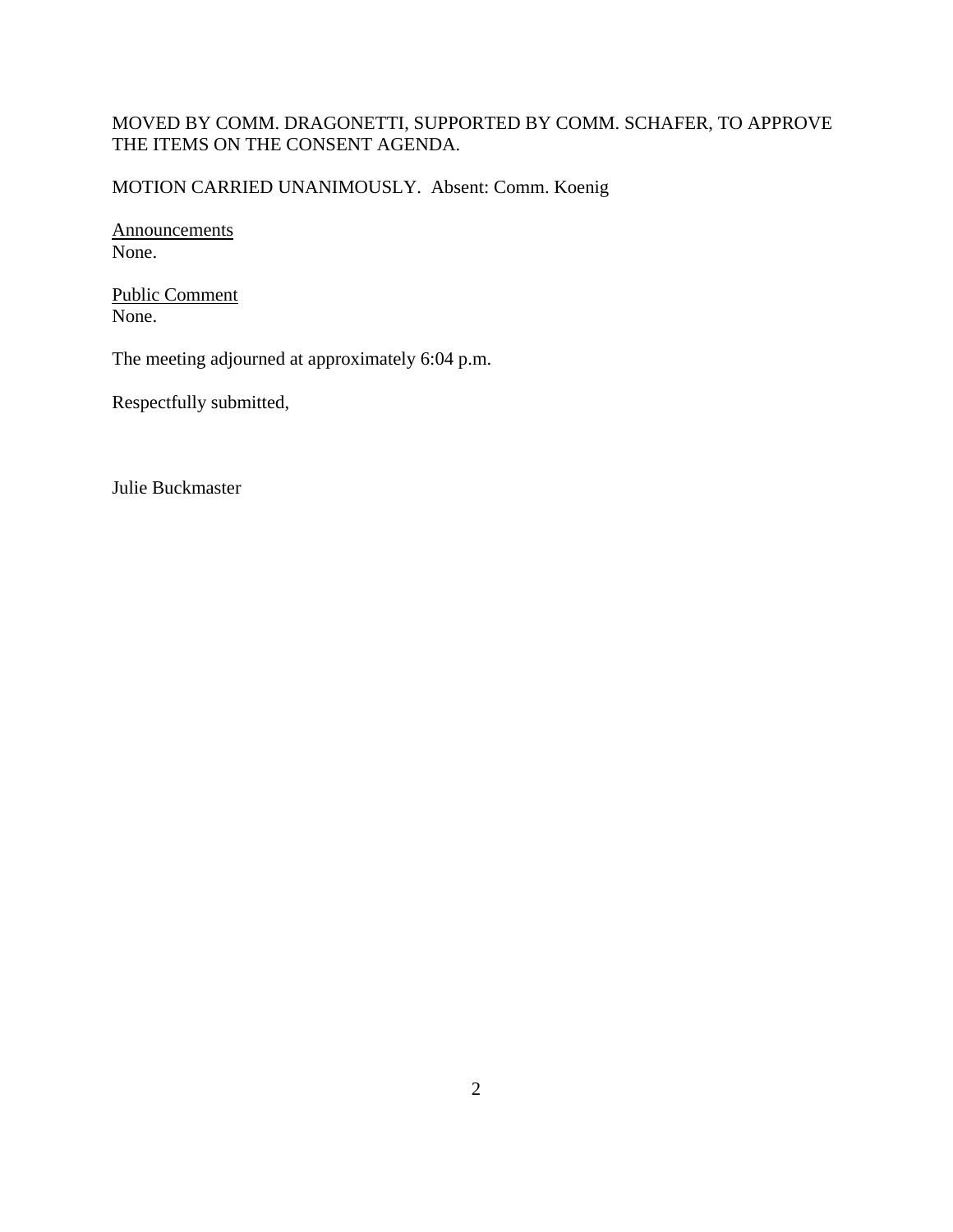# **NOVEMBER 1, 2012 LAW ENFORCEMENT AGENDA STAFF REVIEW SUMMARY**

# **RESOLUTION ACTION ITEMS:**

#### **The Deputy Controller is recommending approval of the following resolutions:**

*1. Law and Order Fund for Technology Group (LOFT) - Resolution to Authorize Three Year Contracts for Westlaw Electronic Law Library Access for Various Ingham County Departments, Offices and Courts* 

This resolution will authorize three year renewals for Westlaw/CLEAR products that provide on line legal research and allows departments to locate individuals for the purposes of Child Support Enforcement and/or Collections. The products are used by the Ingham County Courts, the Prosecutor's Office and the Jail.

The LOFT group collectively looked at possible vendors to provide this service to determine the most cost effective and efficient way to obtain the service with balancing the needs of each individual department. After a review, the LOFT committee agreed that Westlaw provided the best service for on line research and CLEAR (a product offered by Westlaw) provided the best service for Child Support Enforcement and/or Collections.

Normally the contracts increase by 5% each year for online research, but because we are proposing a three year contract renewals for online research, the increase is 1% the second year and 3% the third year. For the CLEAR access, the increase would be 7% annually as opposed to the three year renewal providing a 5% annual increase each year.

Funds for these contracts are anticipated and within the 2013 budgets. (See attached memo for details.)

- *2. Sheriff's Office*
	- *a. Resolution Requests Permission for the Ingham County Sherriff's Office to Accept the FY 2012 SCAAP Grant*

This resolution will authorize the Ingham County Sheriff's Office to accept the Bureau of Justice Assistance (BJS), State Criminal Alien Assistance Program (SCAAP) FY2012 grant award of \$1448.00. These federal funds are an annual grant program to reimburse local correctional facilities for housing alien's charged and or convicted of criminal violations. (See attached memo for details.)

## **This portion of the agenda is for informational purposes:**

- *2b. Sherriff's Office Update on Roadway Shootings Task Force*
- *3. Controller's Office Update on Ingham County 911 Central Dispatch Center*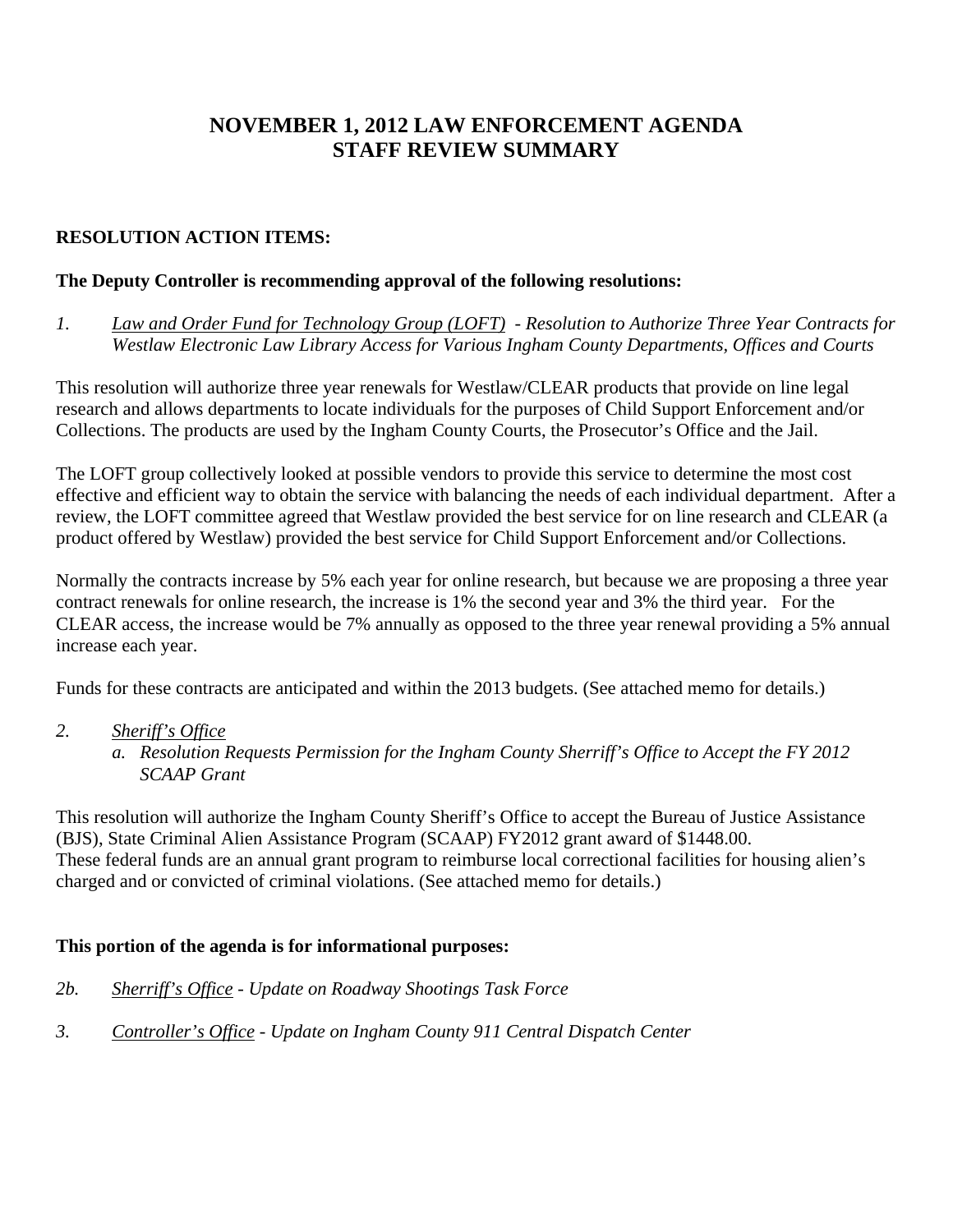### **Agenda Item 1**

<span id="page-4-0"></span>

| MEMO: | Law Enforcement and Finance Committees                                                                                                                            |
|-------|-------------------------------------------------------------------------------------------------------------------------------------------------------------------|
| FROM: | Lisa McCormick, Chief Assistant Prosecutor and Chairperson of LOFT                                                                                                |
| RE:   | Westlaw – On line research for Probate, Circuit, Friend of the Court, $55th$ District Court,<br>Ingham County Prosecutor's Office, Ingham County Sheriff's Office |
| DATE: | October 12, 2012                                                                                                                                                  |

The Ingham County Courts, the Prosecutor's Office and the Jail uses on line legal research and a product that allows departments to locate individuals for the purposes of Child Support Enforcement and/or Collections. The LOFT group collectively looked at possible vendors to provide this service to determine the most cost effective and efficient way to obtain the service with balancing the needs of each individual department. After a review, the LOFT committee agreed that Westlaw provided the best service for on line research and CLEAR (A product offered by Westlaw) provided the best service for Child Support Enforcement and/or Collections.

The County has previously entered into three year contracts with Westlaw/CLEAR because the pricing saves the county money over the three year period. Normally the contracts increase by 5 % each year for online research but because we are proposing a three year contract for online research, the increase is 1 % the second year and 3 % the third year. For the CLEAR access, the increase would be 7 percent each year as opposed to 5 % each year.

The annual costs are summarized as follows:

2013 - \$ 37,417.20 to be paid from LOFT 2014 - \$ 38,027.12 to be paid from LOFT 2015 - \$ 39,295.13 to be paid from LOFT

For Friend of the Court and Ingham County Prosecutor's Office Family Support Division

2013 – \$ 5336.40 to be paid through the Title IV-D Cooperative Reimbursement Program Contract with State of Michigan 2014 – \$ 5603.16 to be paid through the Title IV-D Cooperative Reimbursement Program Contract with State of Michigan 2015 - \$ 5883.24 to be paid through the Title IV-D Cooperative Reimbursement Program Contract with State of Michigan

All the departments are asking that LOFT pay for the service which has been done in the past with the exception of Ingham County Friend of the Court and Prosecutor's Family Support Unit which would be billed to the Title IV-D Cooperative Reimbursement Program Contract with State of Michigan.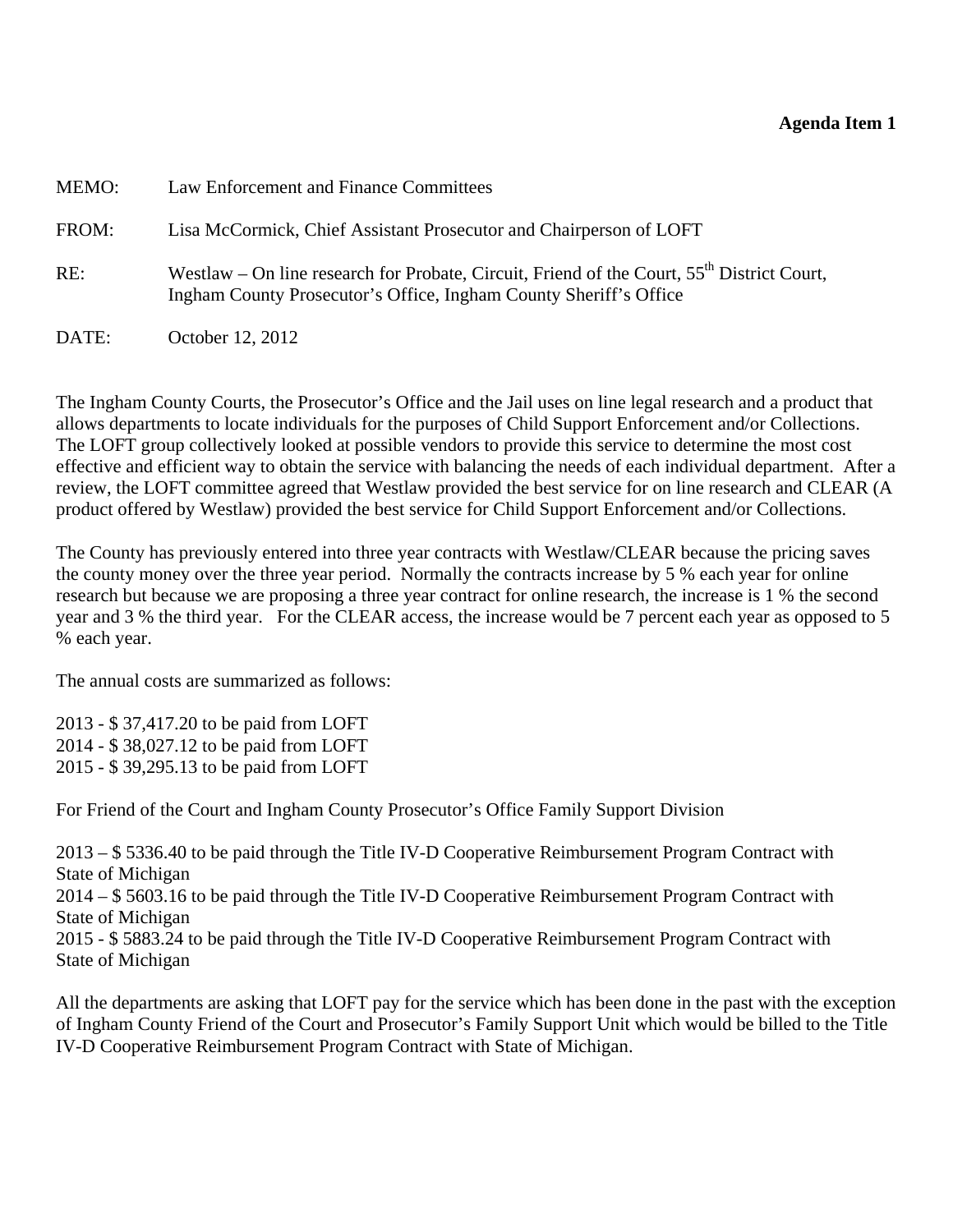Introduced by the Law Enforcement and Finance Committees of the:

### INGHAM COUNTY BOARD OF COMMISSIONERS

#### **RESOLUTION TO AUTHORIZE THREE YEAR CONTRACTS FOR WESTLAW ELECTRONIC LAW LIBRARY ACCESS FOR VARIOUS INGHAM COUNTY DEPARTMENTS, OFFICES AND COURTS**

WHEREAS, various Ingham County criminal justice agencies utilize automated Law Library access through a vendor; and

WHEREAS, the LOFT – the Law and Order Fund for Technology: Sheriff, Prosecutor,  $55^{th}$  District,  $30^{th}$  Circuit and Probate Courts collectively looked at various vendors to provide this service to determine the most cost effective and efficient way to obtain this service; and

WHEREAS, the LOFT Committee recommend Westlaw as the best vendor to provide this service.

THEREFORE BE IT RESOLVED, that the Ingham County Board of Commissioners approves the LOFT Committee's recommendation and authorizes three year contracts with Westlaw from January 1, 2013 through December 31, 2015 out of budgeted operational and LOFT Funds with the exception of Friend of the Court and Prosecuting Attorney's Office Family Support which will be paid through the Title IV-D Cooperative Reimbursement Program Contract with State of Michigan as follows:

| Circuit Court                 | 1177.00<br>\$.           | monthly fee $* 12 = $14,124.00$ for 2013 |
|-------------------------------|--------------------------|------------------------------------------|
|                               | \$1193.00                | monthly fee $* 12 = $14,316.00$ for 2014 |
|                               | 1230.00<br>\$            | monthly fee $* 12 = $14,760.00$ for 2015 |
| Friend of the Court           | 213.94<br>\$.            | monthly fee $* 12 = $ 2567.28$ for 2013  |
|                               | 224.64<br>\$.            | monthly fee $* 12 = $2695.68$ for 2014   |
|                               | 235.87<br>\$             | monthly fee $* 12 = $2830.44$ for 2015   |
| <b>District Court</b>         | 358.00<br>\$             | monthly fee $* 12 = $ 4296.00$ for 2013  |
|                               | 365.78<br>$\mathbb{S}^-$ | monthly fee $* 12 = $4389.36$ for 2014   |
|                               | $\mathbb{S}$<br>378.96   | monthly fee $* 12 = $ 4547.52$ for 2015  |
| Sheriff's Office              | 301.10<br>$\mathbb{S}$   | monthly fee $* 12 = $3,613.20$ for 2013  |
|                               | 316.16<br>$\mathbb{S}^-$ | monthly fee $* 12 = $3,793.92$ for 2014  |
|                               | 331.97<br>$\mathbb{S}^-$ | monthly fee $* 12 = $3,983.64$ for 2015  |
| Prosecuting Attorney's Office | \$1282.00                | monthly fee $* 12 = $15,384.00$ for 2013 |
|                               | \$1294.82                | monthly fee $* 12 = $15,527.84$ for 2014 |
|                               | \$1333.66                | monthly fee $* 12 = $16,003.97$ for 2015 |
| Prosecuting Attorney's Office |                          |                                          |
| <b>Family Support Unit</b>    | \$230.76                 | monthly fee $* 12 = $2769.12$ for 2013   |
|                               | \$242.29                 | monthly fee $* 12 = $2907.48$ for 2014   |
|                               | \$254.40                 | monthly fee $* 12 = $3052.80$ for 2015   |
|                               |                          |                                          |

Annual Costs: 2013 - \$ 37,417.20 to be paid from LOFT 2014 - \$ 38,027.12 to be paid from LOFT 2015 - \$ 39,295.13 to be paid from LOFT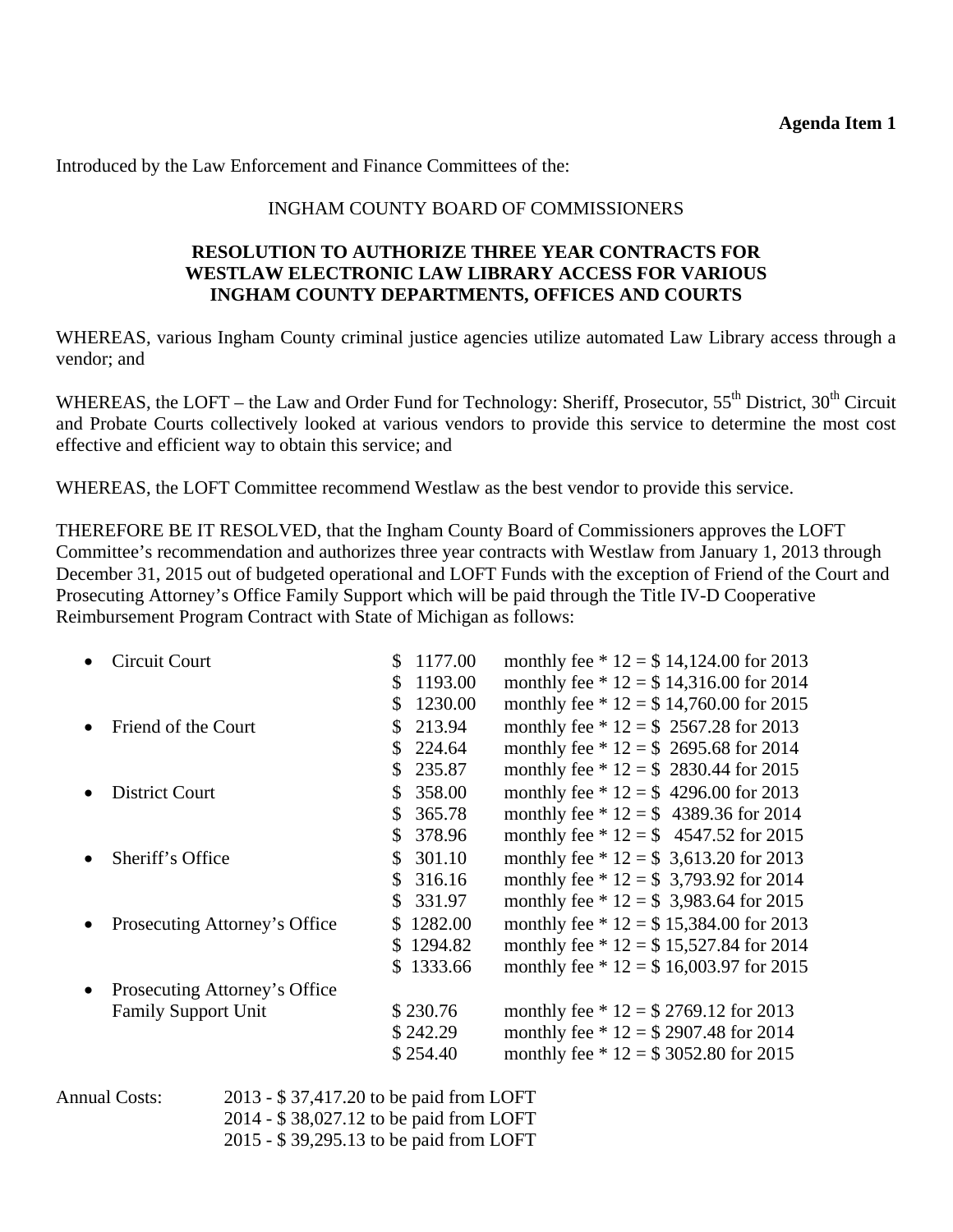Annual Costs: 2013 – \$ 5336.40 to be paid through the Title IV-D Cooperative Reimbursement Program Contract with State of Michigan 2014 – \$ 5603.16 to be paid through the Title IV-D Cooperative Reimbursement Program Contract with State of Michigan 2015 - \$ 5883.24 to be paid through the Title IV-D Cooperative Reimbursement Program Contract with State of Michigan

BE IT FURTHER RESOLVED, that the Controller/Administrator is authorized to make any necessary budget adjustments.

BE IT FURTHER RESOLVED, that the Chairperson of the Ingham County Board of Commissioners and the County Clerk are authorized to sign any contract/purchase documents consistent with this Resolution and approved as to form by the County Attorney.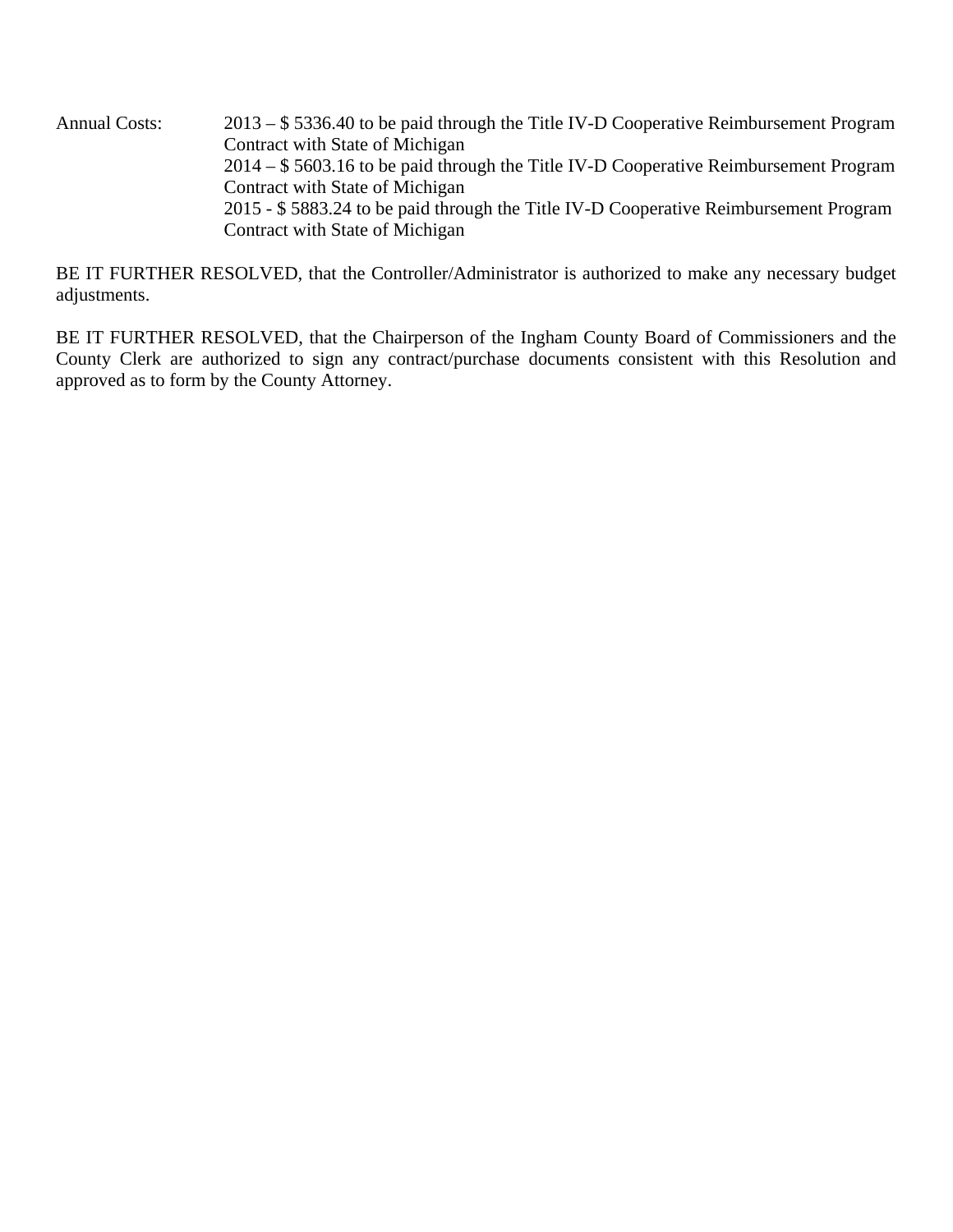## **Agenda Item 2a**

# **M E M O R A N D U M**

<span id="page-7-0"></span>

| TO:          | <b>Law Enforcement Committee</b><br><b>Finance Committee</b> |
|--------------|--------------------------------------------------------------|
| <b>FROM:</b> | Major Joel Maatman                                           |
| DATE:        | October 16, 2012                                             |
| RE:          | Acceptance of the FY 2012 SCAAP Grant                        |

This resolution requests permission for the Ingham County Sheriff's Office to accept the FY 2012 SCAAP grant in the amount of \$1448.00.

There are no financial implications for accepting this grant for the county as the grant requires no matching funds.

This is an annual grant Ingham County Sheriff's Office receives from the Bureau of Justice Assistance program.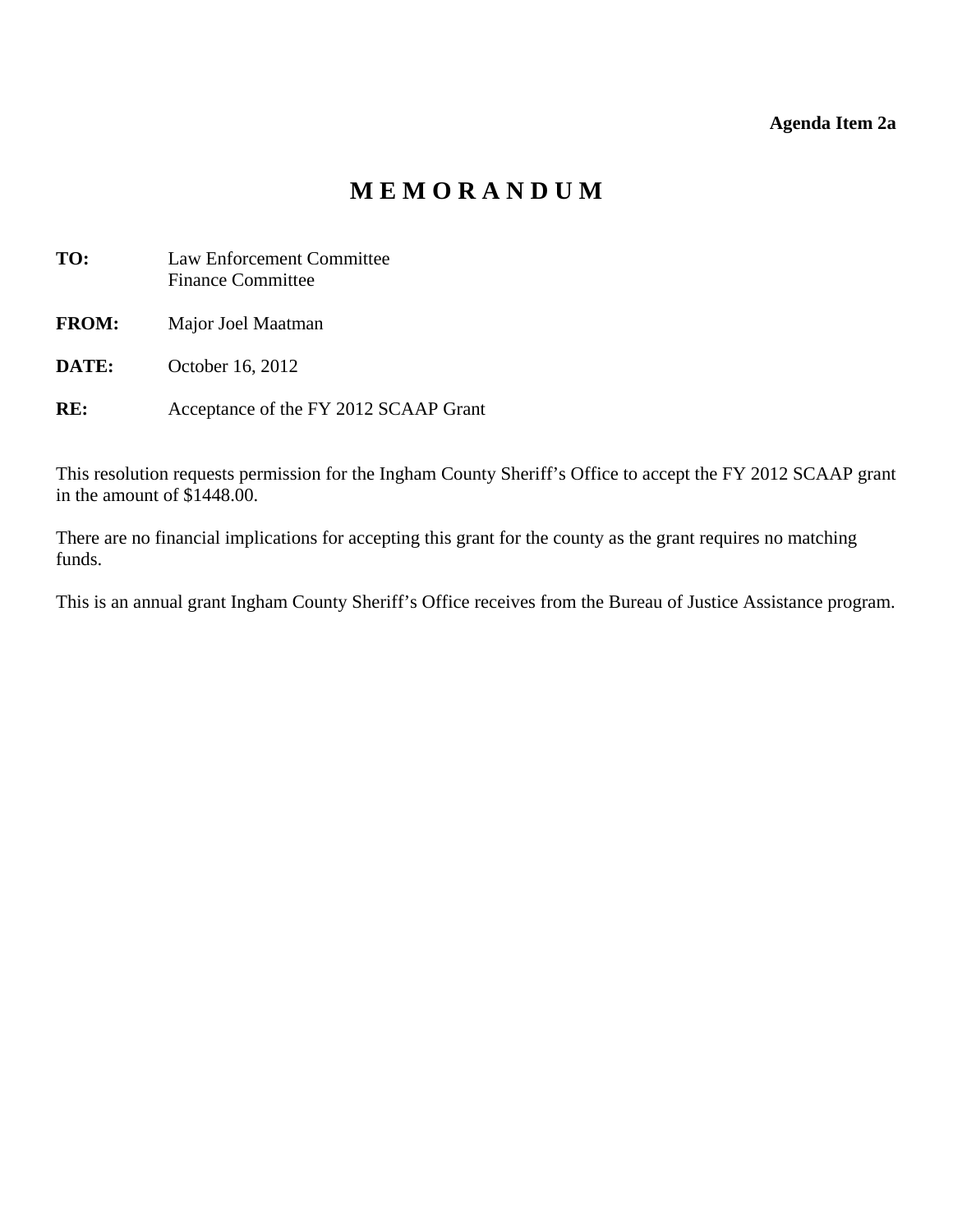Introduced by the Law Enforcement and Finance Committees of the:

# INGHAM COUNTY BOARD OF COMMISSIONERS

## **RESOLUTION REQUESTS PERMISSION FOR THE INGHAM COUNTY SHERIRFF'S OFFICE TO ACCEPT THE FY 2012 SCAAP GRANT**

WHEREAS, the Ingham County Sheriff's Office submits a yearly grant application to the Bureau of Justice Assistance (BJA), State Criminal Alien Assistance Program, (SCAAP); and

WHEREAS, the purpose of this grant is to reimburse local correction facilities for housing those alien's charged and or convicted of criminal violations; and

WHEREAS, the Ingham County Sheriff's Office was granted for FY 2012, \$1448.00 by the Bureau of Justice Assistance (BJS), State Criminal Alien Assistance Program (SCAAP) grant.

THEREFORE BE IT RESOLVED, that the Ingham County Board of Commissioners hereby authorizes the Ingham County Sheriff's Office to accept the Bureau of Justice Assistance (BJS), State Criminal Alien Assistance Program (SCAAP) FY2012 grant award of \$1448.00.

BE IT FURTHER RESOLVED, that the Controller/Administrator is authorized to amend the Ingham County Sheriff's Office 2012 budget in accordance with this resolution.